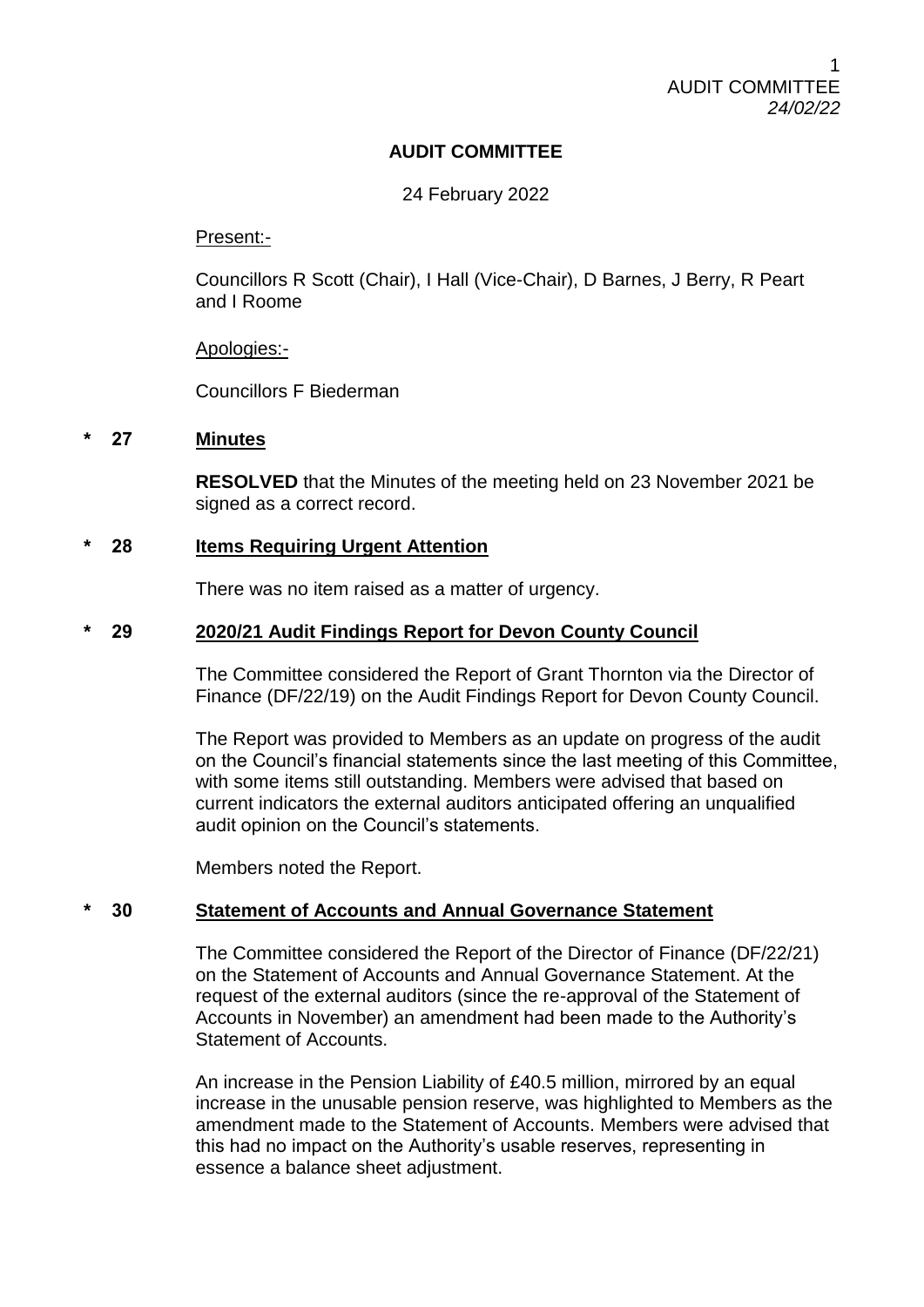It was **MOVED** by Councillor Hall, **SECONDED** by Councillor Berry and

## **RESOLVED** that

(a) the Letters of Management Representation for the Devon Pension Fund and the County Council be approved;

(b) the Authority's Statement of Accounts for 2020/21 be approved;

(c) the Pension Fund Statement of Accounts for 2020/21 be approved; and

(d) the preparation of both the Statement of Accounts for the Pension Fund and for the County Council be approved on a going concern basis.

# **\* 31 Children's Services Update Report**

(In accordance with Standing Order 23(2) Councillor Scott had asked that the Committee consider this item)

The Committee considered the Report of the Chief Officer for Children's Services regarding the risk position and likely possibility of a young child in Devon losing their life in similar circumstances to those that had recently been reported on in the national media.

Members were presented with the Children's Services Improvement Plan alongside a performance dashboard that outlined the current performance indicators for the service area. Additionally, it was highlighted the Committee that one child per week dies under circumstances similar to those reported on nationally and that the focus was on mitigating this risk where possible, but that to reduce the number to zero would not be a realistic or achievable target.

It was explained to the Committee that Children's Services had been facing several challenges in mitigating such risk, many of which were not unique to Devon. These included an ongoing recruitment crisis and high turnover of staff, which was a national problem faced by many other Authorities; as well as a growing number of children classified as 'in need,' and a growing number of children subject to a Child Protection Plan (CPP), both of which contributed to increasing levels of demand on services and on individual caseworkers. The COVID-19 pandemic had also exacerbated existing problems.

In terms of potential solutions, it was highlighted to Members that one of the main priorities was early intervention – namely, the available evidence suggested that identifying risk early helped not only to 'get a foot in the door,' but also that parents were willing to co-operate and voluntarily assist in the process when help was offered early.

Member discussion points included: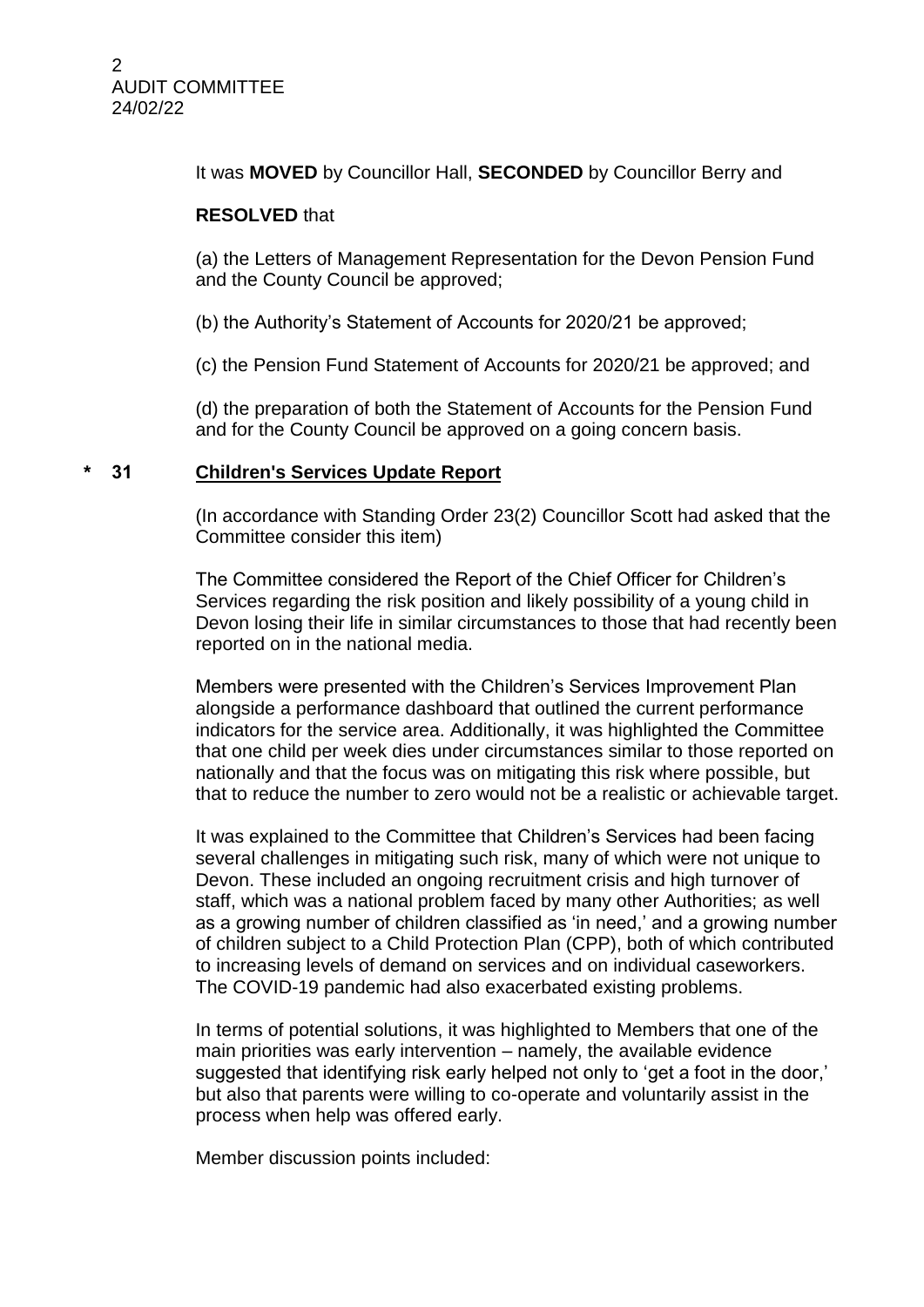- the reasoning for the increase in CPPs allocated since the beginning of the Coronavirus pandemic to a total of 636 at the time of the meeting. It was explained that this could be due to various factors such as preexisting problems being exacerbated by the pandemic; and also a 'better safe than sorry' approach in referrals to the CPP service in response to the January 2020 Ofsted inspection;
- the importance of maintaining positive relationships, including provision to challenge external agencies within a context of mutual respect and desire to achieve the best for Devon's children;
- the ongoing problems with recruitment and possible solutions. It was noted, for instance, that the issues extended into other areas such as the availability of affordable housing which made it difficult for social workers to settle in the area; and
- concern over weaknesses previously highlighted in the Multi-Agency Safeguarding Hub (MASH) IT system. Members were advised that work was ongoing to ensure the stability and effectiveness of the system as well as undergoing work with IT colleagues that would allow online referrals directly into the system, hence making the process more straightforward for parents and carers and more efficient in terms of processing referrals.

It was **MOVED** by Councillor Scott, **SECONDED** by Councillor Peart and

**RESOLVED** that Children's Scrutiny be requested to examine the risk position any improvement required relating to the risk of a young child in Devon losing their life in such circumstances as highlighted in the opening question to this Report.

## **\* 32 Internal Audit Update**

The Committee considered the Report of the Director of Finance (DF/22/29) which provided Members the current to date opinion of the Council's Internal Audit Service (Devon Audit Partnership, DAP) and progress made since the last meeting. The opinion was provided to Members that the Council continued to have an effective framework of control which provided reasonable assurance with regards to the effective, efficient and economic management of its objectives.

Members were advised that none of the audit work that had been completed since the last meeting had been issued with a "No Assurance" audit opinion.

Members noted the Report.

# **\* 33 Counter Fraud Update**